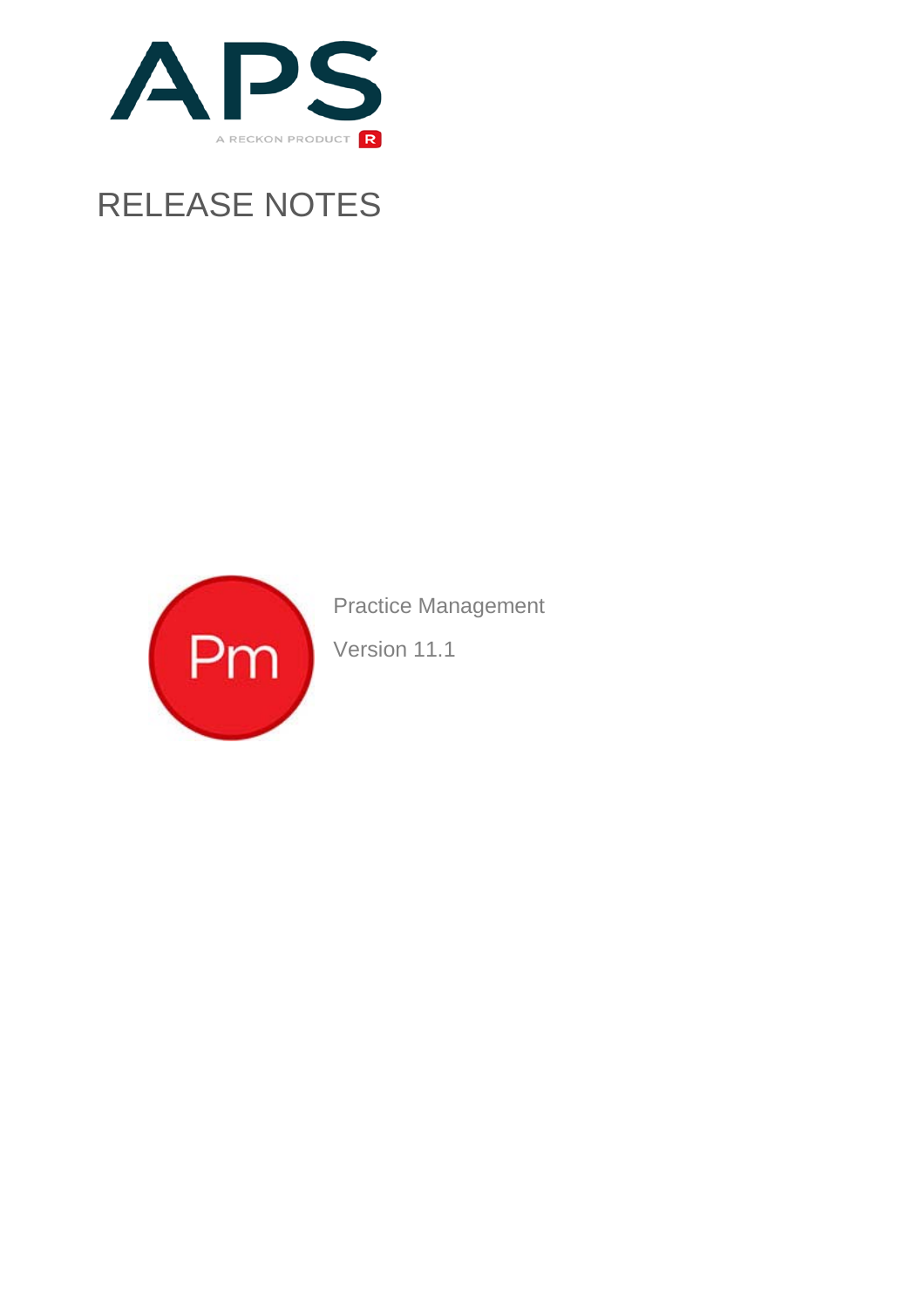# Author

Created and Published by Reckon Limited Level 2, 100 Pacific Highway North Sydney NSW 2060 Australia ACN 003 348 730 All Rights Reserved Copyright © 2015 Reckon Limited

# Copyright & Trademarks

No part of these materials may be reproduced or transmitted in any form or by any means, including photocopying, without written permission of Reckon Limited.

Every effort has been made to ensure the accuracy and completeness of this manual. However, neither Reckon Limited, its subsidiaries, employees and agents, are liable for any errors or omissions. This document should not be relied on as a detailed specification of the system. In addition, Reckon Limited reserves the right to issue revisions, enhancements and improvements to Reckon APS software or any other Reckon software at any time without notice. Every effort will be made to ensure that the manual is updated concurrently and that the user is not inconvenienced as a result of any change.

Reckon, Reckon logos, R logos, Reckon APS, Advance and Accountable Technology are trademarks of Reckon Limited.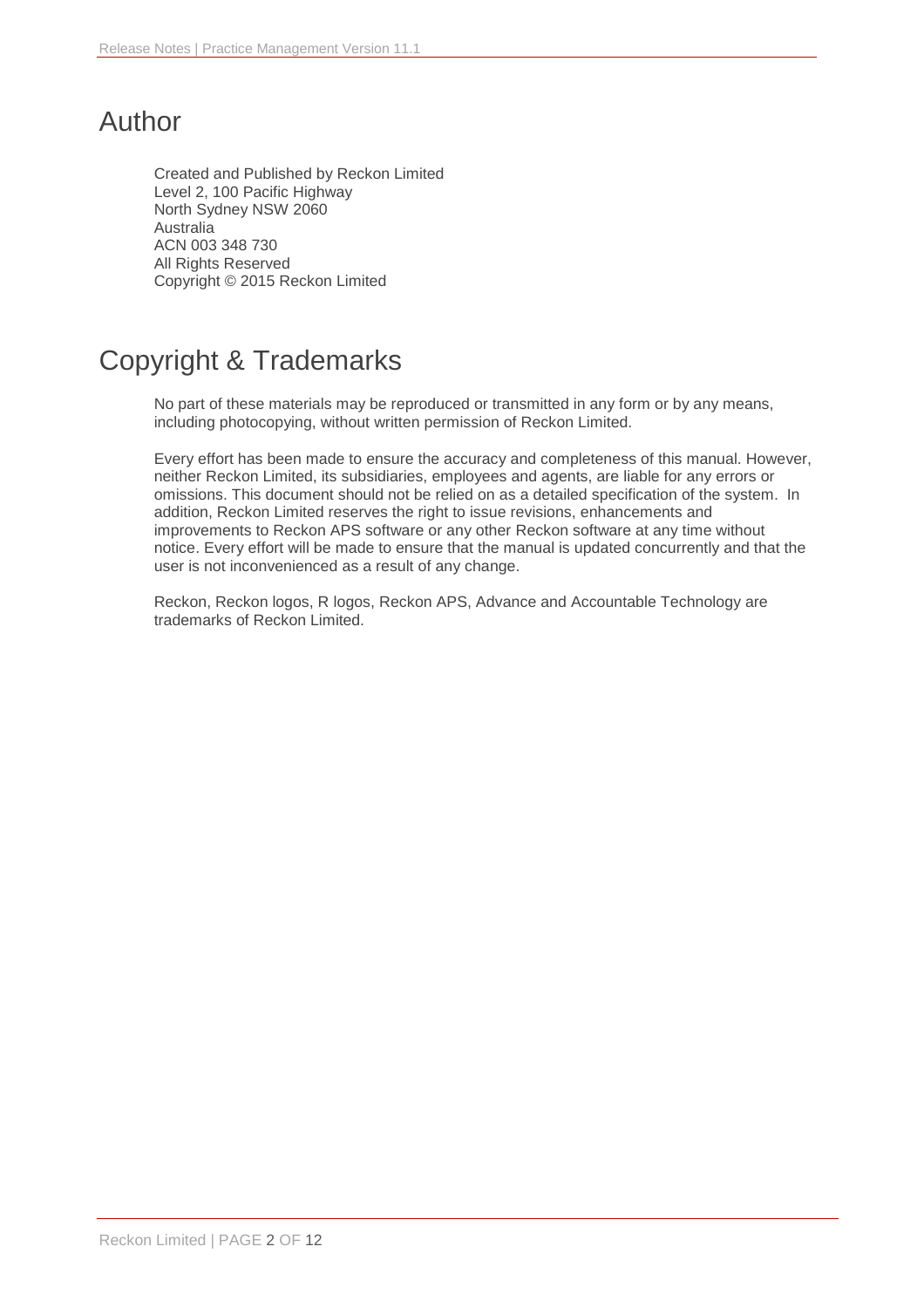# Contents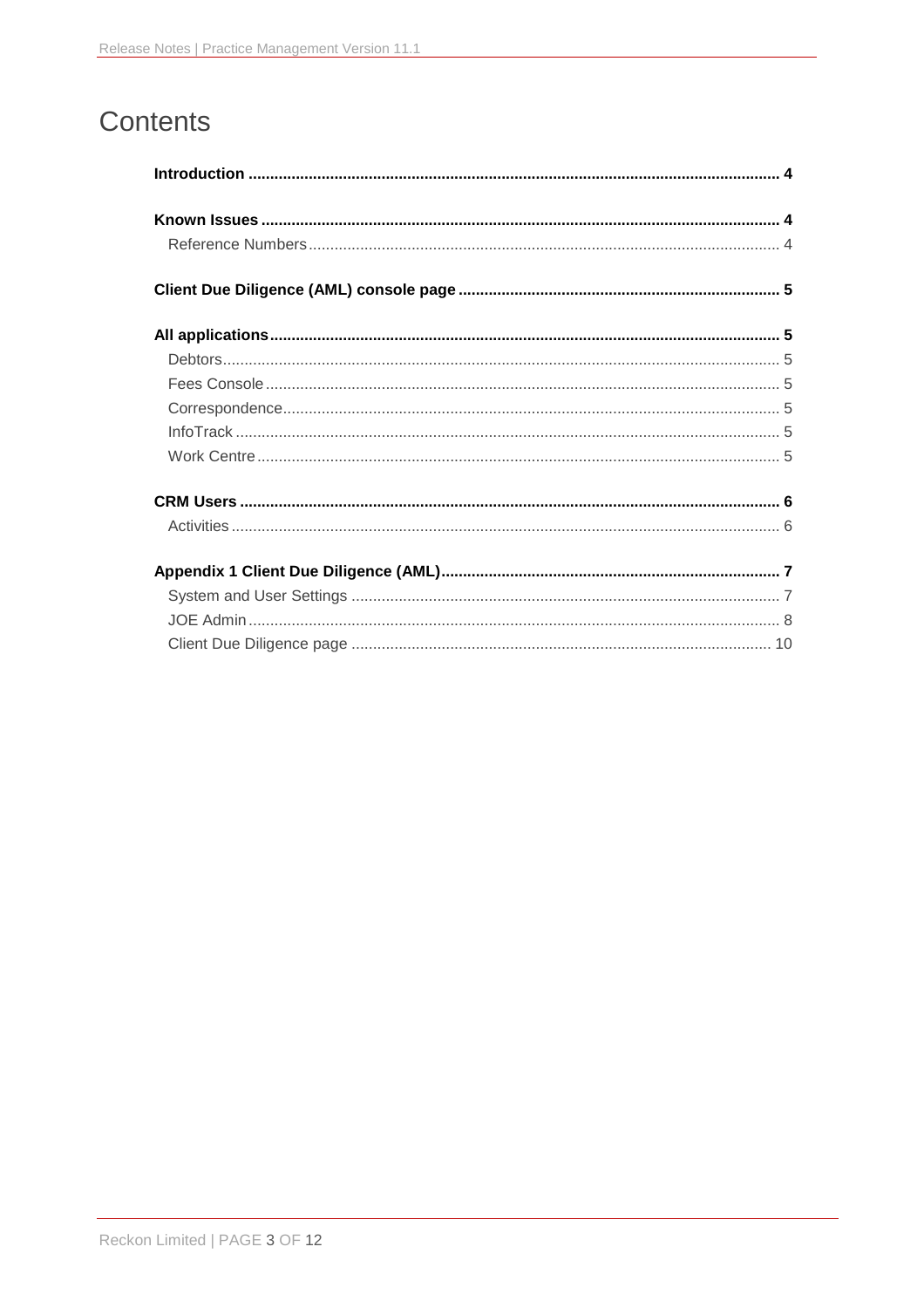## <span id="page-3-0"></span>Introduction

These notes are part of your package and are installed in the location shown below. Please note that if you do not have the previous version of PM installed, you are able to download older release notes from the [Practice Hub.](http://go.reckon.com/practice-hub-pm/)

| <b>ELE Client Console - CLIENT 1</b> |                             |                                    |                       |        |                                  |   |                 |     |                             |       |
|--------------------------------------|-----------------------------|------------------------------------|-----------------------|--------|----------------------------------|---|-----------------|-----|-----------------------------|-------|
| Home                                 |                             |                                    |                       |        |                                  |   |                 |     |                             |       |
|                                      | ₩                           | ెం                                 |                       |        |                                  |   |                 |     |                             |       |
| Recent<br><b>Back</b>                | Refresh Design Settings     | Delete Edit Mode<br><b>Add</b>     | Action Reports Launch | Help   |                                  |   |                 |     |                             |       |
|                                      |                             |                                    |                       | $\sim$ |                                  |   |                 |     |                             |       |
| Navigation                           | <b>Tools</b>                | Options                            | Run                   |        | Client Relationship Management > |   |                 |     |                             |       |
| Console                              | <sup>#</sup> Filter CLIENT1 |                                    |                       |        | <b>Practice Management</b>       | ٠ | Help            | • ⊠ | <b>Sort using Sortname</b>  | Clier |
|                                      |                             |                                    |                       |        | Workpaper Management             | ٠ | Release Notes > |     | APS PM V.11 Release Notes   |       |
| Client                               | ^                           | Details <b>Details</b>             |                       |        | Xcede Professional Accounting >  |   | Videos          |     | APS PM V.11.1 Release Notes |       |
|                                      |                             | Clent Type <sup>*</sup><br>Company |                       |        | <b>Shortcuts</b>                 |   |                 |     |                             |       |

The following convention is used throughout this document:

- **A** Enhancement
- $\checkmark$  Correction

## <span id="page-3-1"></span>Known Issues

A knowledge base article has been created to record any new known issue as a result of this release - Knowledge Base article # 19255.

The known issues are detailed separately in the knowledge base article, linked to the knowledge article #. For each 'FIXED' article the linked Knowledge Article will contain details on how to obtain the update. For each 'LOGGED' article, the issue has been logged for development and will be resolved in a future release.

To review the Knowledge Base Article # 19255, visit the MyAPS Portal, enter the article number and press the search button.

MyAPSPortal - [http://myaps.aps-advance.com/vsm\\_prod/Servicemanager.aspx?lite](http://myaps.aps-advance.com/vsm_prod/Servicemanager.aspx?lite)

### <span id="page-3-2"></span>Reference Numbers

Each item in this document is prefixed by a corresponding reference number. From time to time a Reckon staff member may advise you of a reference number for an outstanding issue or enhancement request. Once that change has been released, the release notes document will include the reference and an explanation of the change.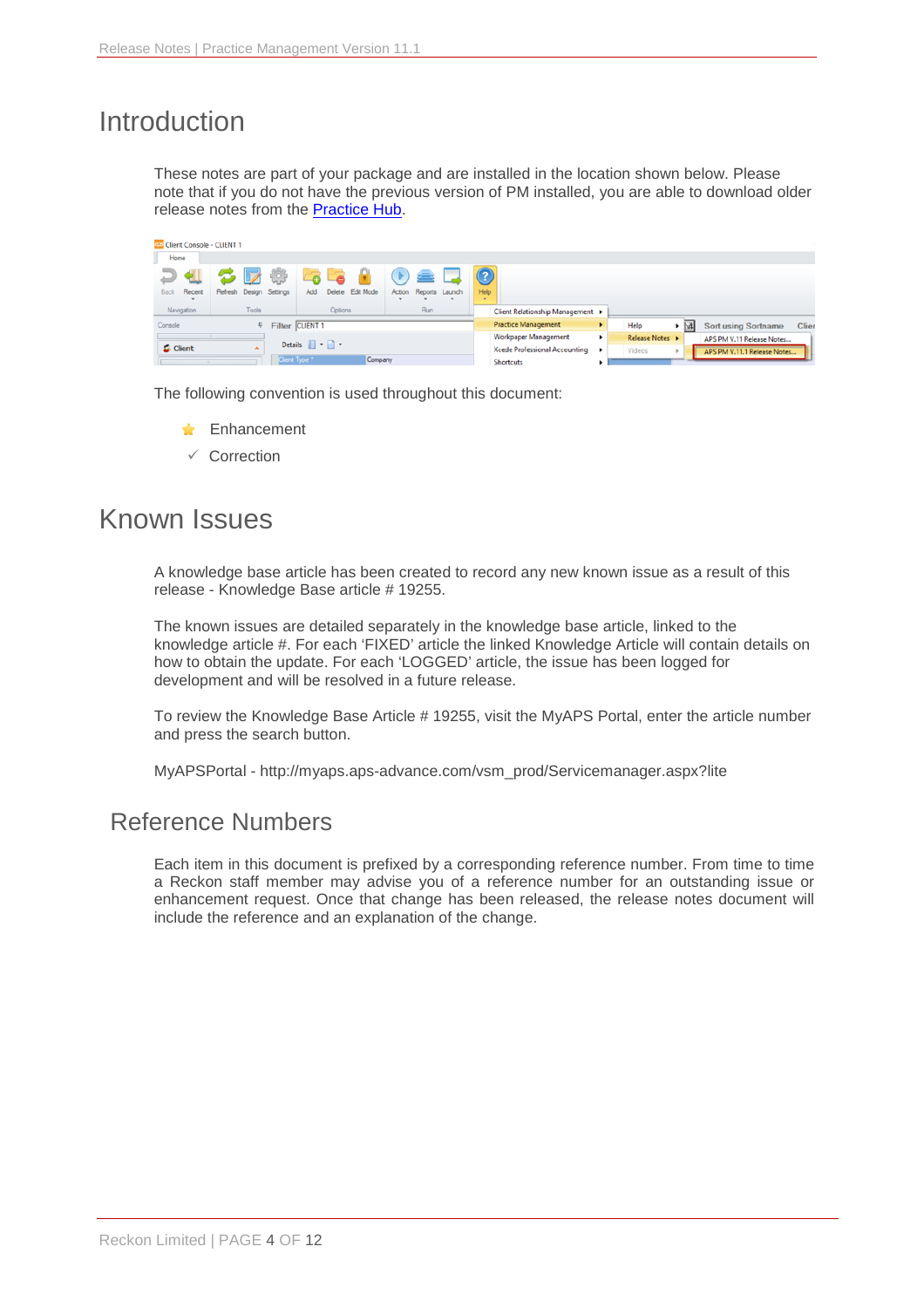# <span id="page-4-0"></span>Client Due Diligence (AML) console page

**ACC-2471.** A new console page called "Client Due Diligence" (CDD) has been added to the Client Console to assist with recording additional client information required under the Anti Money Laundering (AML) legislation. This console page is designed to allow you to record the information required to meet the Standard CDD requirements. The CDD page includes a default set of required information. Available fields displayed, and their value lists can be added to and edited using Attribute Maintenance.

Appendix 1 gives an overview of the new Client Due Diligence console.

## <span id="page-4-1"></span>All applications

The following situations have been corrected.

### <span id="page-4-2"></span>**Debtors**

#### Period End

- $\checkmark$  ACC-2400. Debtors Integrity Check IF Client Security Model is used, block users who are not members of the Administrator security group from running the Debtors Integrity Check.
- $\checkmark$  ACC-2362. Prevent the display of a 'yellow' Data Dynamics evaluation message at the bottom of reports.

### <span id="page-4-3"></span>Fees Console

#### Auto Fees

 $\checkmark$  ACC-2369. Contract Billing - Fee was not created correctly when more than one milestone per matter was due to be billed.

### <span id="page-4-4"></span>**Correspondence**

- $\triangle$  ACC-2396. Add functionality to automatically create Notes for invoices emailed using .REPX.
- $\checkmark$  ACC-2338. Using .REPX statements. Prevent 'table 0 ...' error when selection filter criteria contains Partner name with a comma.

### <span id="page-4-5"></span>InfoTrack

 $\checkmark$  ACC-2337. Disbursement charges were not created for searches processed on the last day of the Debtors Period.

### <span id="page-4-6"></span>Work Centre

 $\checkmark$  ACC-2362. Unallocated milestone work did not display correctly.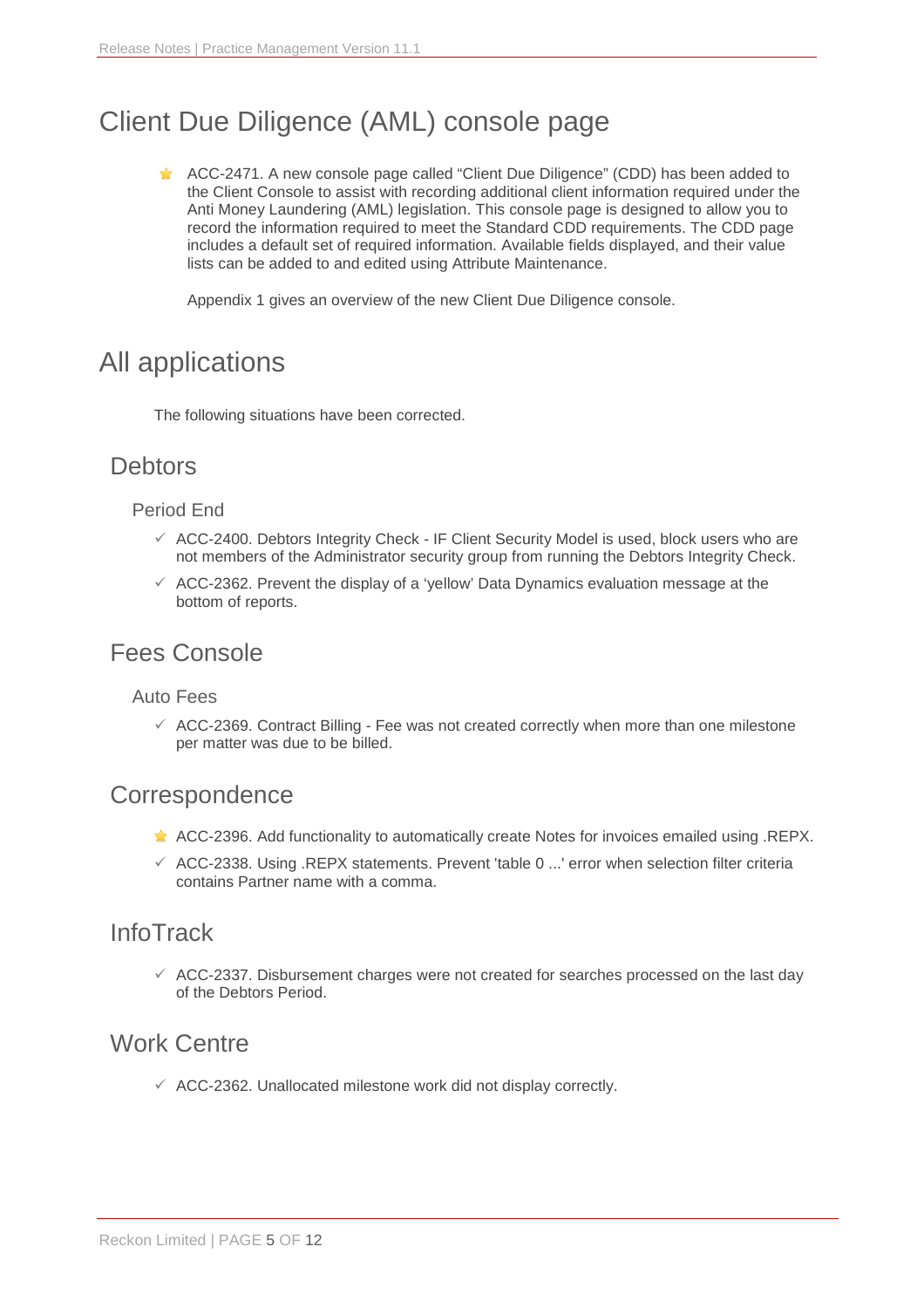# <span id="page-5-0"></span>CRM Users

## <span id="page-5-1"></span>**Activities**

 $\checkmark$  ACC-2402. In some circumstances loading the Activities page generated timeout errors.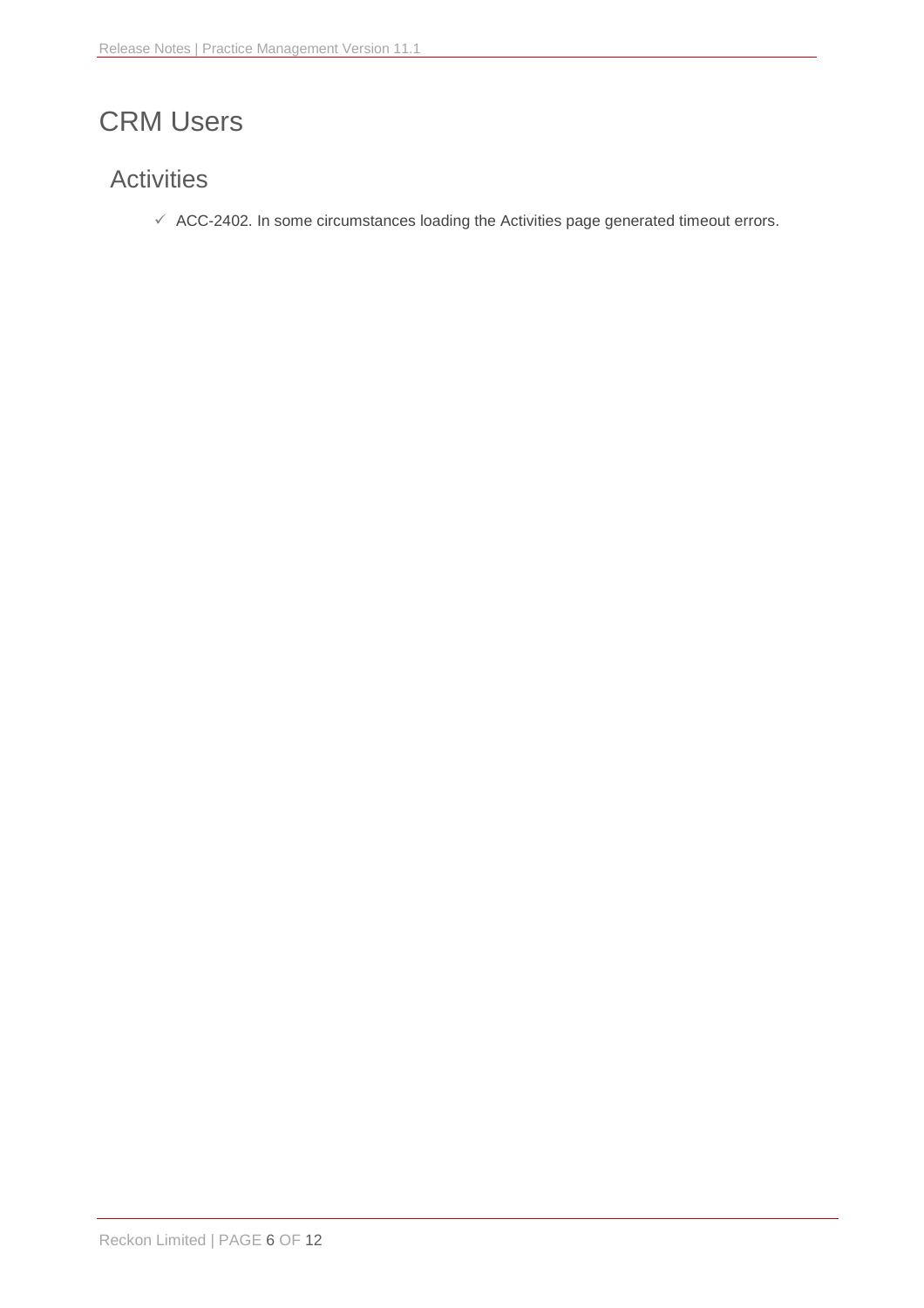# <span id="page-6-0"></span>Appendix 1 Client Due Diligence (AML)

NZ Accountants are required to meet AML (Anti Money Laundering) legislation as of 1 October 2018. APS software can assist with this by providing additional data capture points to record the required CDD (Client Due Diligence) data in APS.

CDD is a process of verifying the client, some specific information is gathered through this process and needs to be recorded, APS is an ideal location to record this.

## <span id="page-6-1"></span>System and User Settings

The following System and User Setting is used to configure the Primary Document Management System (DMS).

| <b>Setting</b>     | <b>Definition</b>                      |
|--------------------|----------------------------------------|
| <b>Primary DMS</b> | For ADM, set this to Advance (default) |
|                    | VC for Virtual Cabinet integration     |
|                    | IMANAGE if one of these is used.       |

| <b>BRS</b> System and User Product Settings |                                           | □ | ×                |
|---------------------------------------------|-------------------------------------------|---|------------------|
| File View Settings: System                  |                                           |   |                  |
| <b>B</b> [Default Settings]                 | Clear Settings                            |   |                  |
| #GRID                                       | Allow Rich Text Formatting<br>True        |   | $\blacktriangle$ |
| <b>FREGISTER</b>                            | Default Font Name<br><b>MS Sans Serif</b> |   |                  |
| IACC.                                       | Default Font Size<br>10                   |   |                  |
| ACCLIPSE INTEGRATION                        | Path to main spellcheck dictionary        |   |                  |
| ADVANCE_DOC_MANAGEMENT                      | $\Box$ 9.1404                             |   |                  |
| ∦AUSTA⊠                                     | 2<br>Budget Edit (historic) Grace Months  |   |                  |
| ll CAS.                                     | <b>Budget Authority Object</b>            |   |                  |
| <b>I</b> CENTRAL                            | False<br>Country Tax                      |   |                  |
| CORRESPONDENCE                              | Default_Address_Format                    |   |                  |
| CREDIT MANAGEMENT<br><b>IDEBTORS</b>        | □ 11.0011                                 |   |                  |
| DOCMAN                                      | Date Of Rith Attribute<br>421             |   |                  |
| <b>E-FILE</b>                               | <b>Primary DMS</b><br>Advance             |   |                  |
| <b>EVENTS</b>                               | $-\alpha$<br>₩                            |   |                  |
| <b>EXPENSE</b>                              | <b>CRMNrOfCustomField</b>                 |   |                  |
| FEE                                         |                                           |   |                  |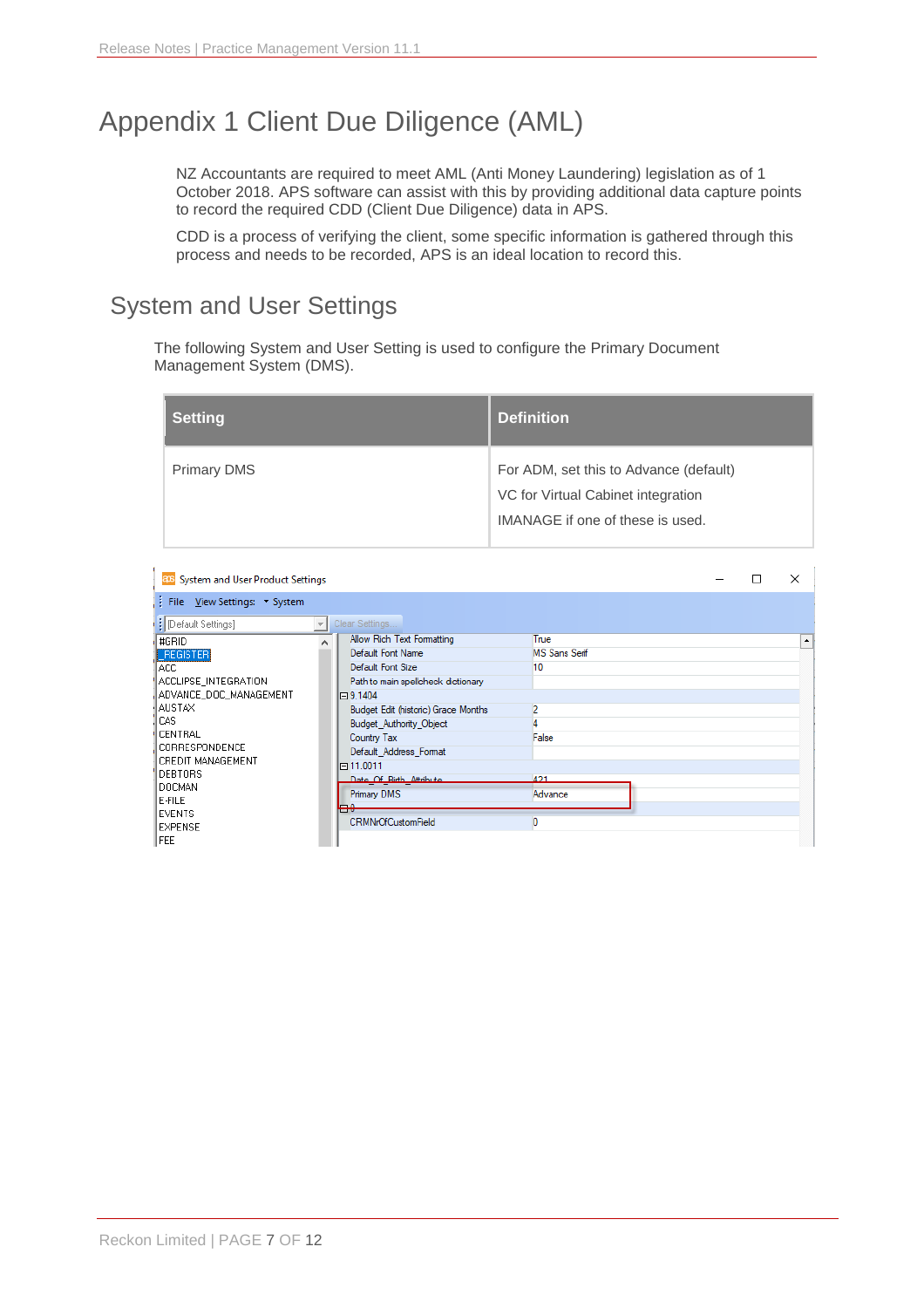## <span id="page-7-0"></span>JOE Admin

Joe security has one new set of permissions for the CDD Console, these are located in the Central console section as shown below.

| <b>Setting</b>        | <b>Definition</b>                                        |
|-----------------------|----------------------------------------------------------|
| View Allowed          | Allows users to access the Client Due Diligence<br>page. |
| Allow Edit            | Allows users to edit the Client Due Diligence<br>page.   |
| Allow Add - Notes     | Allows users to add Notes.                               |
| Allow Delete - Notes  | Allows users to delete Notes.                            |
| Allow Editing - Notes | Allows this user to edit all Notes.                      |

#### aps JOE Administration

| <b>Profile</b><br>Help<br>ĵ.<br>View                                                      | $\mathbb{R}^n$ is the $\mathbb{R}^n$<br><b>4</b> User: APS Logon                                       |
|-------------------------------------------------------------------------------------------|--------------------------------------------------------------------------------------------------------|
| Joe Rights                                                                                | Rights for user: APS Logon                                                                             |
| Applications<br>Central Console<br>Details<br>⊟                                           | View Allowed<br>$\overline{\mathbf{H}}$<br>Α<br>Allow Edit<br>$\overline{+}$<br>Allow Add - Notes<br>中 |
| Debtor Type<br>Addresses<br>$\left  - \right $<br>▒ LinkedIn Address<br><b>Attributes</b> | Allow Delete - Notes<br>Ė<br>Allow Edit - Notes<br>Ė                                                   |
| Australian File numbers<br>Documents<br>Notes<br>Matters                                  |                                                                                                        |
| Relationships<br>Debt<br>EU VAT                                                           |                                                                                                        |
| Interwoven<br>InfoTrack<br>LinkedIn                                                       |                                                                                                        |
| WIP Browser<br>Fee Activity<br>Client Due Diligence<br>Matters                            |                                                                                                        |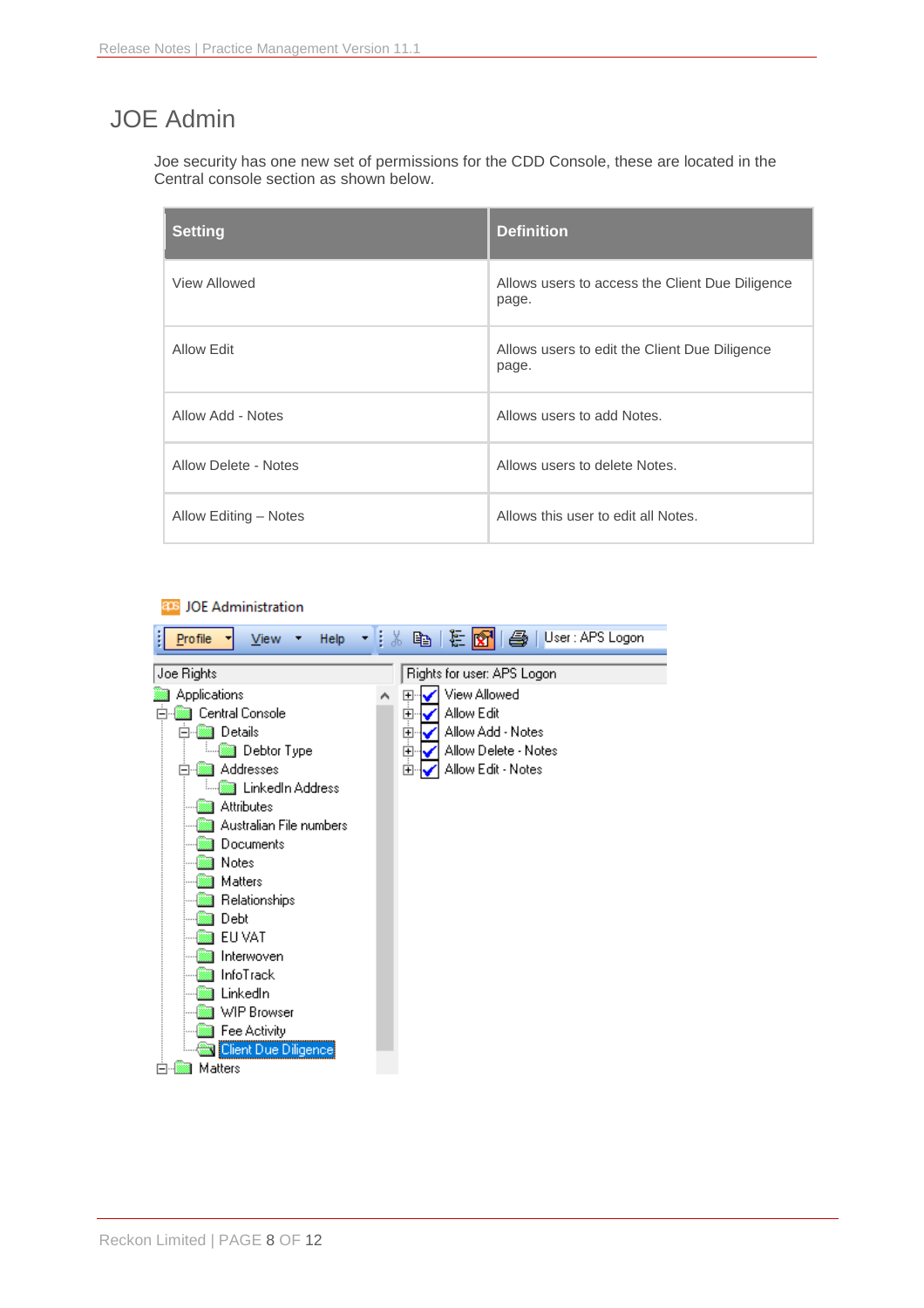ADM Users: For the user is to be able to link documents, the "Context Available" rights in Document Library must be assigned.

| <b>JOE Administration</b>                                                                                                                                              |                                                                                                                                                                                                                                                                                                                                         |
|------------------------------------------------------------------------------------------------------------------------------------------------------------------------|-----------------------------------------------------------------------------------------------------------------------------------------------------------------------------------------------------------------------------------------------------------------------------------------------------------------------------------------|
| Help<br>View<br><b>Profile</b>                                                                                                                                         | User: APS Logon<br>祖<br>目晶<br>$\bigoplus$<br>眙<br>IR۲                                                                                                                                                                                                                                                                                   |
| Joe Rights<br>Reporting<br><b>Launch Applications</b><br>Xcede Reporting<br>Administration Tool<br>Menu Functions  <br>Chart Mapping<br>System Administration Consoles | Rights for user: APS Logon<br><b>Allow Access</b><br>$\mathbb{F}$<br>A<br>Add/Remove Practice Favourites<br>Ĥ<br>Allow File Editing<br>由<br>Allow New/Rename Document Link (Add)<br>曱<br>Allow Romovo Link(e) (Doloto)<br>Context Available {Basic View}<br>$\overline{\phantom{a}}$<br><b>Folders Available {Physical View}</b><br>(∓⊡ |
| Actions<br><b>Attributes</b><br>Client Types<br>Contract Narrations<br>Departments<br>Disbursement Rates<br>Disbursement Types<br>Document Library                     | Allow Document Open (Edit)<br>田                                                                                                                                                                                                                                                                                                         |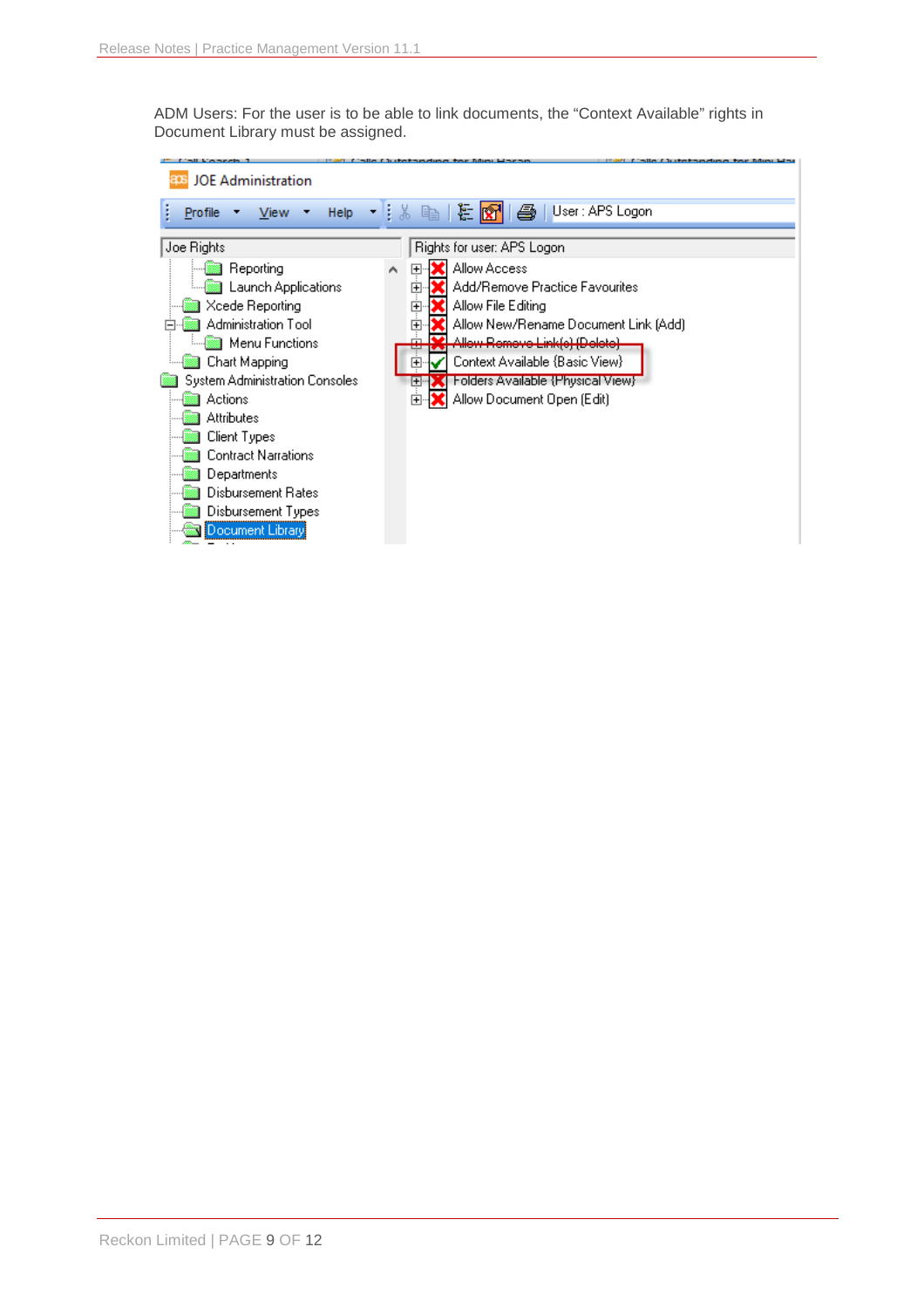## <span id="page-9-0"></span>Client Due Diligence page

The Client Due Diligence page is accessed via the Client Console.

| <b>as Client Console - CLIENT 1</b>     |                                                                        |                                                    |                        |                           |                        |
|-----------------------------------------|------------------------------------------------------------------------|----------------------------------------------------|------------------------|---------------------------|------------------------|
| Home                                    |                                                                        |                                                    |                        |                           |                        |
| Refresh Design<br><b>Back</b><br>Recent | 63<br>$\mathbb{D}$<br>G<br>ē<br>Add<br>Delete<br>Edit Mode<br>Settings | 7<br>Action Reports Launch<br>Help<br>$\mathbf{v}$ |                        |                           |                        |
| Tools<br>Navigation                     | Options                                                                | Run<br>Help                                        |                        |                           |                        |
| Console<br>$\overline{\mathbb{R}}$      | Filter <b>CLIENT1</b>                                                  |                                                    |                        | $ \mathbf{Y} \mathbf{Y} $ | <b>Sort using Sort</b> |
| <b>B</b> Client<br>$\mathbf{A}$         |                                                                        |                                                    |                        |                           |                        |
|                                         | Client Due Diligence                                                   |                                                    |                        |                           |                        |
| <b>Custom View</b>                      | Sort Name<br><b>CLIENT 1</b>                                           |                                                    |                        |                           |                        |
| Details                                 | Date of Birth                                                          |                                                    |                        |                           |                        |
| Linkedin<br>Attributes                  | Place of Birth                                                         |                                                    |                        |                           |                        |
| <b>Addresses</b>                        | Company/Registration Number                                            |                                                    |                        |                           |                        |
| Matters                                 | Due Diligence Completed                                                |                                                    |                        |                           |                        |
| Relationships                           | <b>Risk Rating</b><br>Due Diligence Standard                           |                                                    |                        |                           |                        |
| Documents                               | <b>Residency Status</b>                                                |                                                    |                        |                           |                        |
| <b>Notes</b>                            | Relationship to Customer                                               |                                                    |                        |                           |                        |
| Debt                                    | Nature and Purpose of Engagen                                          |                                                    |                        |                           |                        |
| <b>WIP Browser</b>                      | Proof of Identity #1                                                   |                                                    |                        |                           |                        |
| Fee Activity                            | Identity Doc ID #1                                                     |                                                    |                        |                           |                        |
| <b>Process Matrix</b>                   | Identity Expiry/Review #1                                              |                                                    |                        |                           |                        |
| <b>Client Due Diligence</b>             | Document Link #1<br>Proof of Identity #2                               |                                                    |                        |                           |                        |
|                                         | Identity Doc ID #2                                                     |                                                    |                        |                           |                        |
|                                         | Identity Expiry/Review #2                                              |                                                    |                        |                           |                        |
|                                         | Document Link #2                                                       |                                                    |                        |                           |                        |
|                                         | Address Type                                                           |                                                    |                        |                           |                        |
|                                         | Address - Image of Document                                            |                                                    |                        |                           |                        |
|                                         | 西西西<br>Notes <b>Print</b>                                              |                                                    |                        |                           |                        |
|                                         | <b>Grid View</b><br>Tree View                                          |                                                    |                        |                           |                        |
|                                         | Drag a column header here to group by that column                      |                                                    |                        |                           |                        |
|                                         | Note Detail<br>Note Type                                               |                                                    | Note Status<br>Checked | Date Updated              | <b>CreatedBy</b>       |
|                                         |                                                                        |                                                    |                        |                           |                        |
|                                         |                                                                        |                                                    |                        |                           |                        |
| <b>Matter</b><br>v                      |                                                                        |                                                    |                        |                           |                        |
| v<br><b>@</b> Workflow                  |                                                                        |                                                    |                        |                           |                        |
| v<br>Personal                           |                                                                        |                                                    |                        |                           |                        |

Details of the fields in the page and their intended use.

| <b>Title</b>                | <b>Description</b>                             |
|-----------------------------|------------------------------------------------|
| Sort Name                   | As currently stored in client details          |
| Date of Birth               | As currently stored in client attributes.      |
| Place of Birth              | Free text                                      |
| Company/Registration Number | Not the NZBN number                            |
| Due Diligence Completed     | Yes/No                                         |
| <b>Risk Rating</b>          | Default values: High, Medium, Low              |
| Due Diligence Standard      | Default values: Simplified, Standard, Enhanced |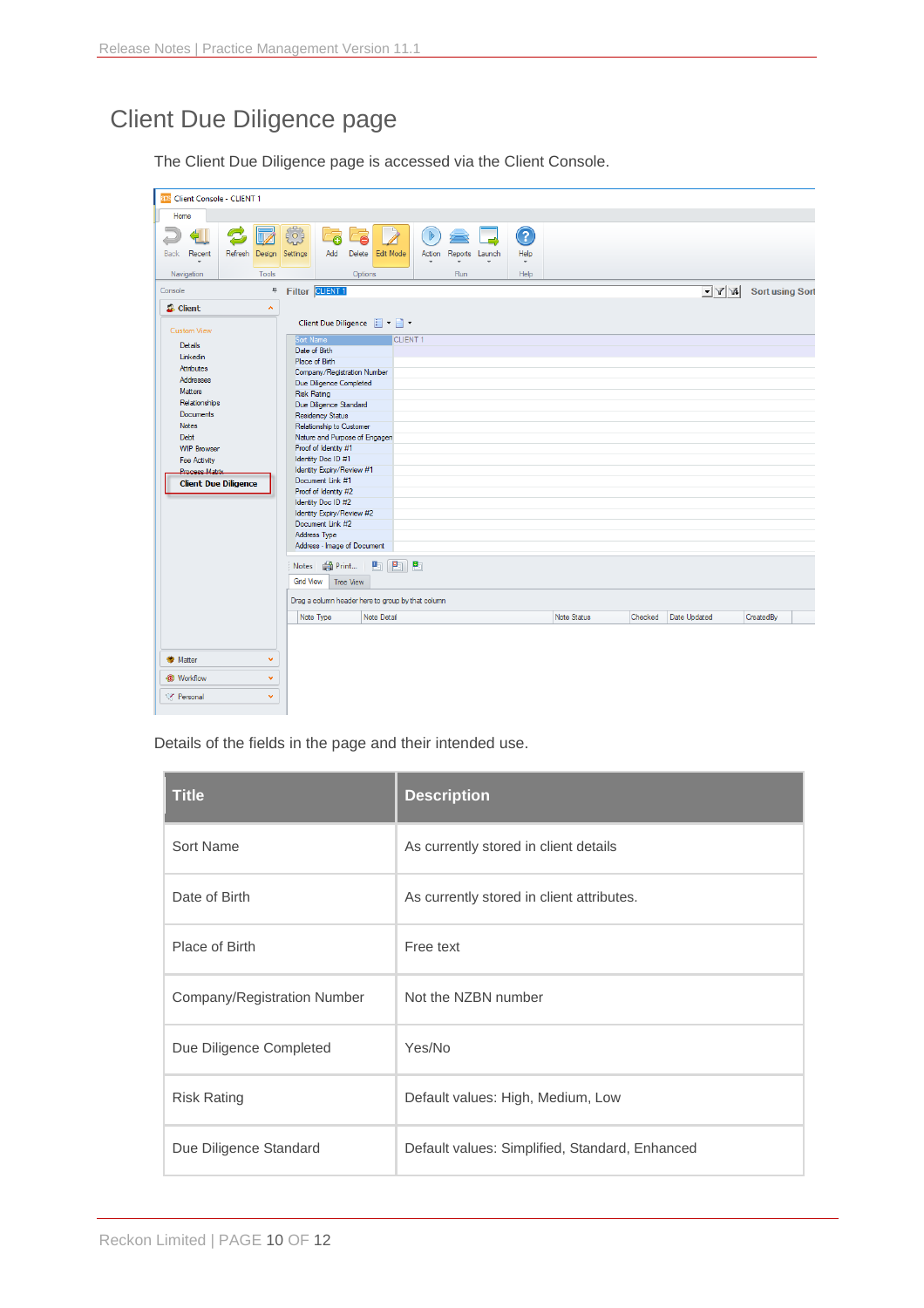| <b>Relationship to Customer</b>     | Default values: Director, Trustee, Secretary                                          |
|-------------------------------------|---------------------------------------------------------------------------------------|
| <b>Residency Status</b>             | Default values: Resident, non-Resident                                                |
| Nature and Purpose of<br>Engagement | Default values: Annual Compliance, Business Acquisition                               |
| Proof of identity                   | Valid proof of id                                                                     |
| <b>Identity Doc ID</b>              | Unique document Id, this must be unique across the database<br>for each document type |
| Identity expiry/review              | Date the identity verification expires or needs to be reviewed                        |
| Document Link                       | Link to DMS copy of the Identity verification document                                |
| <b>Address Type</b>                 | Default values: Registered Office, Utility Statement, Bank<br>Statement               |
| Address - Image of document         | Link to DMS copy of the Address verification document                                 |
| <b>Notes</b>                        | Note Type/status values are maintainable via Attribute<br>Maintenance.                |

The value lists for these attributes can be edited via Attribute maintenance as per standard attributes. There are additional fields that can be customised and added to the Client Due Diligence page as required.

If your APS database already has a Date of Birth or Place of Birth fields these existing fields can be added into the Client Due Diligence page, for assistance with this please contact APS Support.